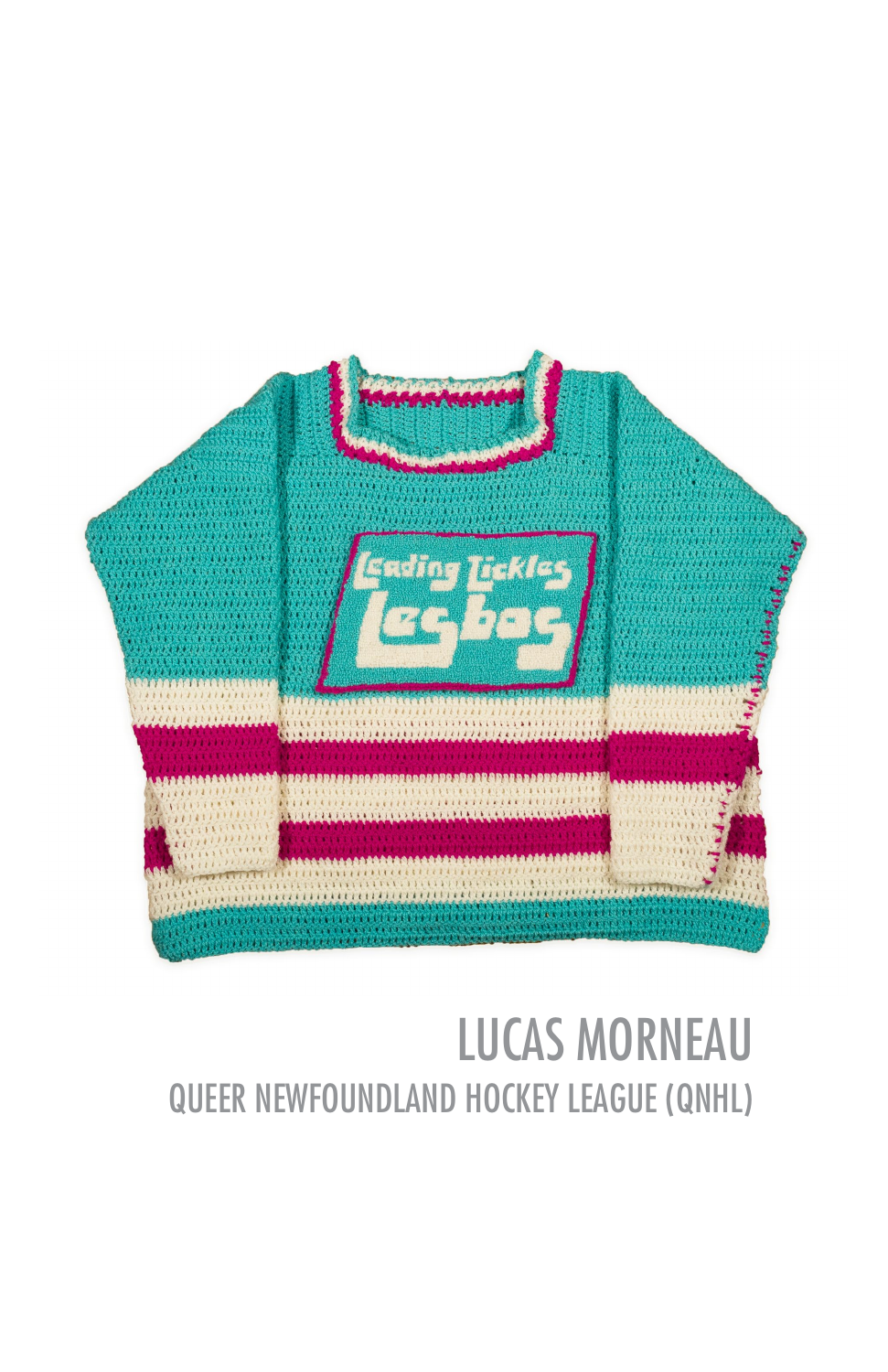# I'm Screeching!: Towards a Queer Newfoundland Aesthetic

Queer Newfoundlanders are often torn between the heteropatriarchal traditions of our cultural identity and our queerness. Morneau finds the intersections of these identities in humour, costume and sport. The *Queer Newfoundland Hockey League* takes hockey as its subject, invoking masculine tropes and the physicality of sport. Newfoundland cultural practices that are traditionally associated with gendered, classed, domestic spaces, including crocheting and doilies, are the material foundation of the *QNHL*. By juxtaposing two highly gendered spaces through humour, drag and camp, Morneau works towards a queer Newfoundland aesthetic.

### *1. I dies at you: grief, humour, camp*

Newfoundlanders have always used humour to cope with the unimaginable, to navigate the grief-laden spaces where logic and sense fail us. The strange alchemy of using humour to survive trauma is one that relies on a camp sensibility of irony, wit and a deep awareness of oppression. Morneau blends Newfoundland humour with queer camp quickness to toy with gender. As Sue Ellen-Case (1993) asserts, "camp both articulates the lives of homosexuals through the obtuse use of irony and inscribes their oppression with the same device" (pp. 298). The playful quickness of camp is always responsive to the context of oppression from which it emerges.

From mummering to a deeply entrenched love of that blue tin of little sausages, Newfoundlanders get up to all sorts of foolishness. Being mischievous, cheeky or even difficult, 'just for badness' as my Nan would say (meaning for the fun of it), reminds me of the joy in rebellion. *QNHL* demonstrates some of the many ways in which revolt and play are entangled. Morneau certainly gets up to all sorts of foolishness, particularly the drag icons that grace a series of highly sought after (I'm sure) collectible hockey cards. Like waiting for the name of your community to roll by NTV's alphabetic New Year's Eve countdown in your Nan's living room, each imagined *QNHL* team affectionately gestures towards a specific community. Each team name reclaims derogatory, homophobic and transphobic slurs. Every hockey card features a player adorned in drag aesthetics.

### *2. Who knit you?: the contexts that shape us*

To reiterate, camp is always responsive to the context of oppression from which it emerges. Morneau gestures towards this context through textiles. Like humour, knitting and crocheting is another cultural staple of survival in Newfoundland and Labrador. Morneau's contemporary creation of garments, including hockey jerseys and doily goalie masks, emerge from cultural legacies of survival, labour, and beauty that reflect place specific histories of race, class, gender, ability and sexuality. There are complex and generative entanglements between queer contemporary artworks and the culturally specific histories from which they emerge.

Like many beautiful and strange material cultures, textiles and traditions in Newfoundland, knitwear emerged from specific necessities. Classed histories of gender and rurality form the use, need and structure of knitwear. Knit garments often trace violent histories of crisis and survival, aesthetic engagement with beauty and adornment, as well as important markers of identity, culture and place. Morneau's jerseys are no exception.

## *3. I'll admit I don't know much about hockey*

I first followed professional hockey in 2020 watching the Montréal Canadiens make their way to the Stanley Cup final. The drama of an underdog narrative, the stakes of a corporate enterprise, my frantic googling of every player's personal background all contributed to me (having previously never watched hockey ever before in my life) being emotionally invested and on the edge of my seat, palms sweating, every game. I reveled in the wins, was giddy with the shocking twists of each comeback, grieved at the losses, and formed impassioned standpoints on coaching and management decisions. I'll also admit that after following the drama of the 2020 Stanley Cup, I haven't watched a game of hockey since. But my heart is hopeful that the *QNHL* will get a slot on NTV.

Hockey, particularly professional leagues, is both formed by and works to reify heteropatriarchal gender roles. Racist mascots, sexual assault, mental health crises, homophobia and transphobia, addictions, life threatening injuries, domestic violence, long term brain damage: these are some of the widespread expressions of hegemonic masculinity that can be found in professional hockey. By juxtaposing such a sport with queer aesthetics such as drag, Morneau works to challenge heteropatriachal order through the lexicon of camp.

#### © 2022 Kate Lahey

*Kate Lahey is a writer, a Newfoundlander, front person of the band Weary, and PhD candidate at the Women and Gender Studies Institute, University of Toronto.*